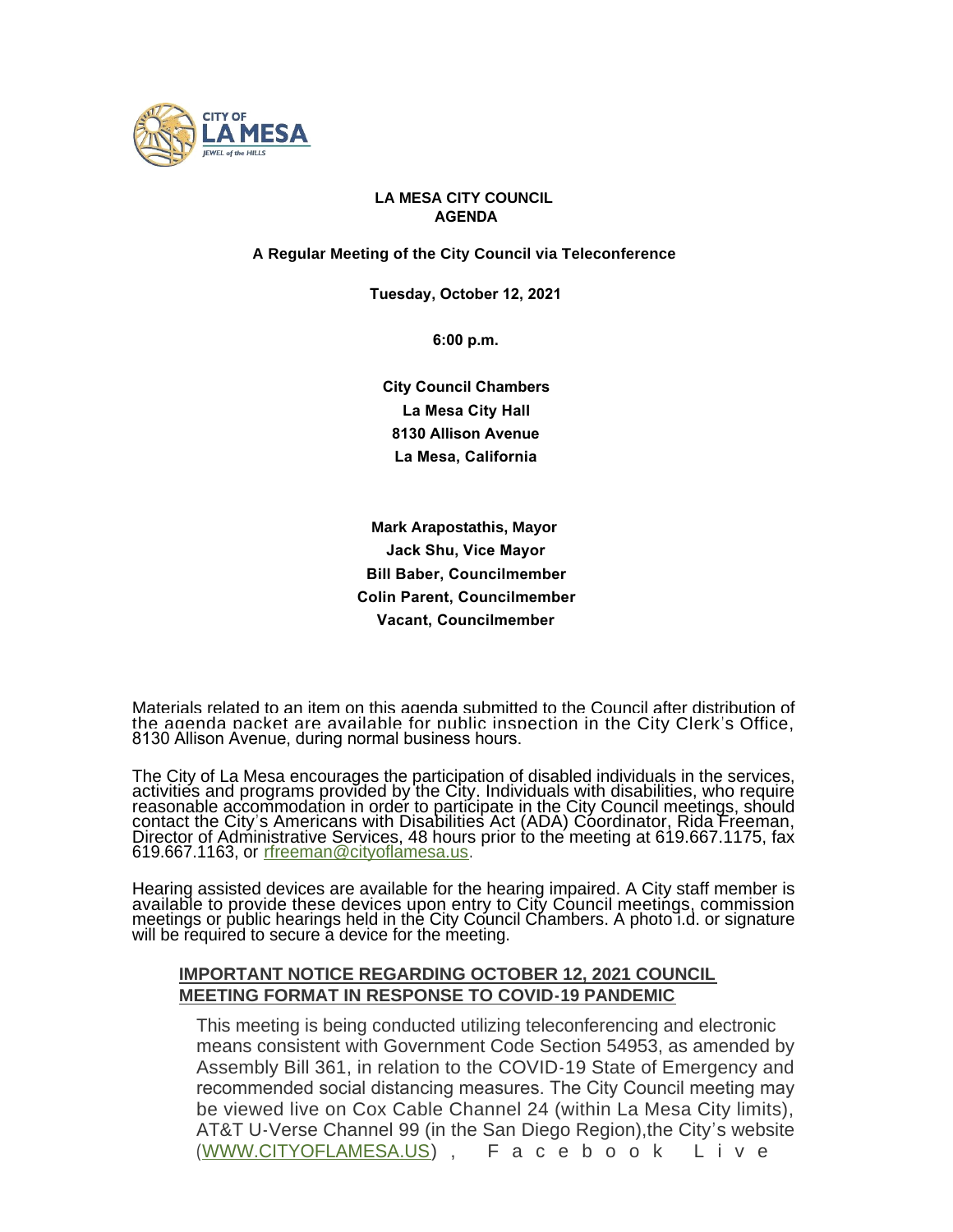$\sim$ ([WWW.FACEBOOK.COM/LAMESACA\)](http://www.facebook.com/lamesaca), or using the following Zoom Webinar options:

The public may view the meeting live using the following remote options:

# Teleconference Meeting Webinar

## [HTTPS://US06WEB.ZOOM.US/J/82090762646](https://us06web.zoom.us/j/82090762646)

# Telephone (Audio only)

# (669) 900-6833 or (253) 215-8782 Webinar ID: Webinar ID: 820 9076 2646

### Copy and paste the webinar link into your internet browser if the webinar link does not work directly from the agenda.

# **Live Public Comments**

To provide oral public comments during the meeting, join the Zoom meeting by computer, mobile phone, or dial in number. On Zoom video conference by computer or mobile phone, use the "Raise Hand" feature. This will notify the moderator that you wish to speak during a specific item on the agenda or during non-agenda Public Comment. Members of the public will not be shown on video but will be able to speak when called upon. If joining the meeting using the Zoom dial-in number, you may raise your hand by pressing \*9. Comments will be limited to three (3) minutes. No further comments will be entertained after the Mayor closes public comment.

## **Written Public Comments**

Members of the public who wish to make public comments may submit their comments by email to be read aloud at the Council meeting by the City Clerk. Email comments must be submitted to the City Clerk at [COMMENTS@CITYOFLAMESA.US](mailto:comments@cityoflamesa.us) by **4:00 p.m.** the day of the Council meeting and be no more than 300 words. Any language beyond the 300 words shall not be read during the Council meeting. The counting of words, for the purposes of public comment submissions, shall follow the same standards as set forth in Elections Code § 9 (see Attachment A). Please note in your email subject line either "public comment" for nonagenda Public Comment or the agenda item number related to the comment. All email comments shall be subject to the same rules as would otherwise govern speaker comments at the Council meeting. Form correspondence of identical content signed by different individuals shall be read aloud only once during the comment period. Immediately prior to the reading of such correspondence, the name of each signatory shall be stated aloud.

Documents: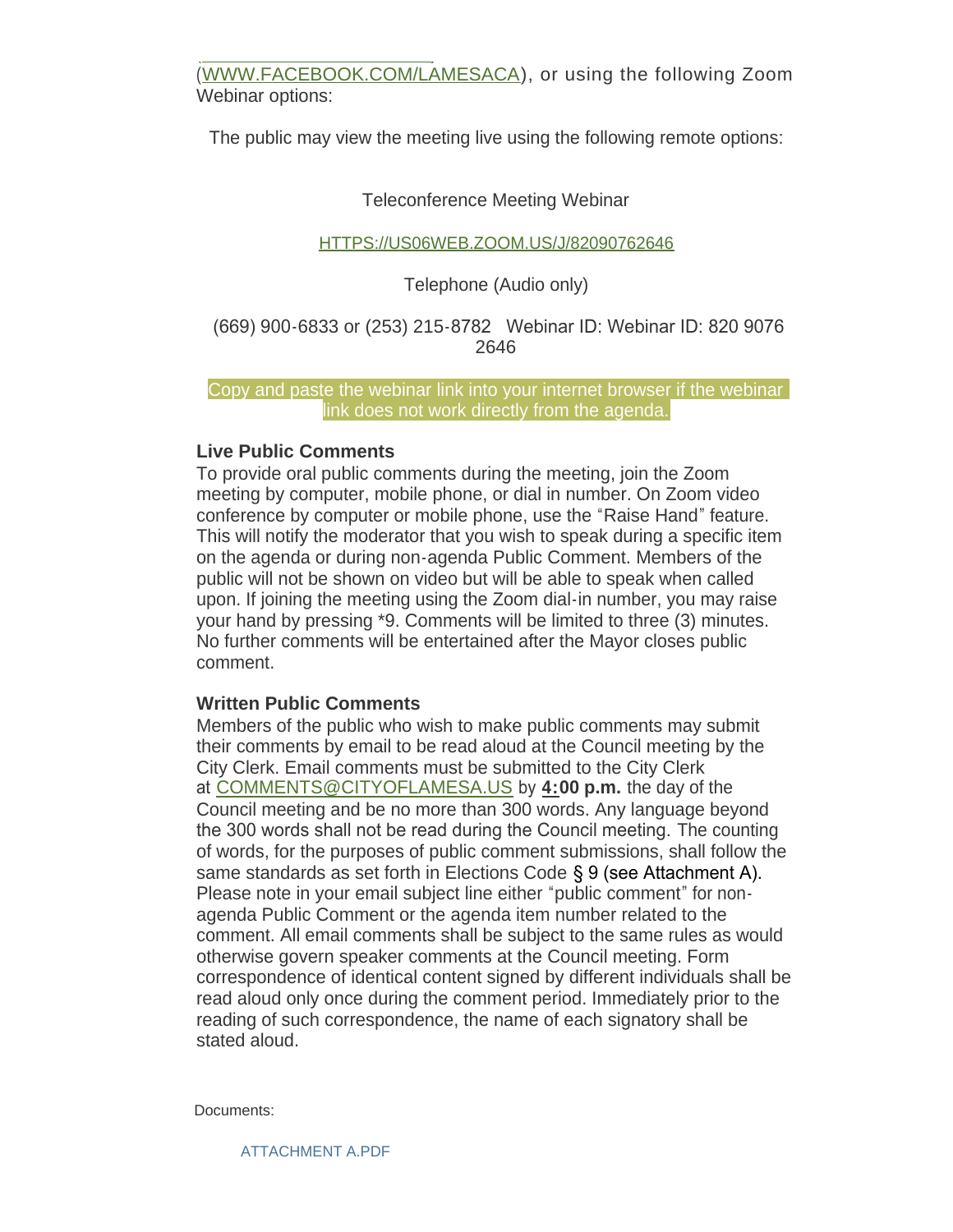**ROLL CALL**

### **INVOCATION – MAYOR ARAPOSTATHIS**

**PLEDGE OF ALLEGIANCE**

## **REPORT FROM CLOSED SESSION - CITY ATTORNEY**

### **CITY MANAGER COMMENTS**

### **COMMUNITY BULLETIN REPORTS**

### **PRESENTATION**

### **PROCLAIMING OCTOBER 25, 2021 AS LARRY ITLIONG DAY**

### **ADDITIONS AND/OR DELETIONS TO THE AGENDA**

### **PUBLIC COMMENTS - (TOTAL TIME - 15 MINUTES)**

NOTE: In accordance with state law, an item not scheduled on the agenda may be brought forward by the general public for comment; however, the City Council will not be able to discuss or take any action on the item at this meeting. If appropriate, the item will be referred to Staff or placed on a future agenda.

### **CONFLICT DISCLOSURES**

#### **BOARD AND COMMISSION APPOINTMENTS**

## **1. RESOLUTION APPOINTING AND/OR REAPPOINTING MEMBERS TO THE CITY'S YOUTH ADVISORY COMMISSION**

Staff Reference: Ms. Wiegelman

Documents:

## [ITEM 1.PDF](https://www.cityoflamesa.us/AgendaCenter/ViewFile/Item/6430?fileID=15158)

## **2. RESOLUTION APPOINTING MEMBERS TO THE CITY'S LIBRARY TASK FORCE**

Staff Reference: Ms. Wiegelman

Documents:

#### [ITEM 2.PDF](https://www.cityoflamesa.us/AgendaCenter/ViewFile/Item/6431?fileID=15159)

## **CONSENT CALENDAR**

(Items 3 through 7)

The Consent Calendar includes items considered to be routine. Unless discussion is requested by members of the Council or audience, all Consent Calendar items may be approved by one motion.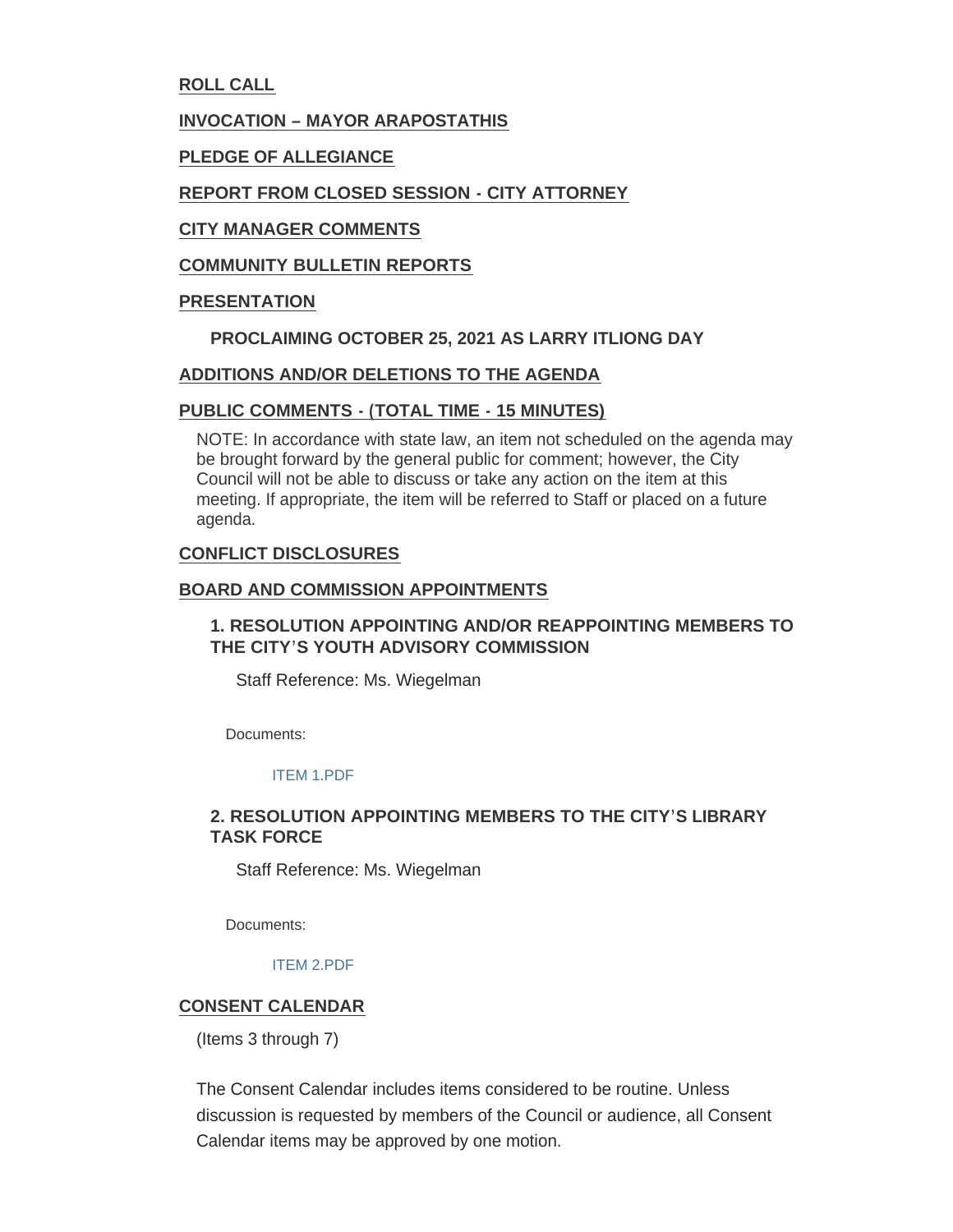### **3. APPROVAL OF MOTION TO WAIVE THE READING OF THE TEXT OF ALL ORDINANCES AND RESOLUTIONS AT THIS MEETING**

**4. APPROVAL OF THE MINUTES FOR THE REGULAR MEETING OF THE LA MESA CITY COUNCIL HELD TUESDAY, SEPTEMBER 28, 2021**

Documents:

#### [ITEM 4.PDF](https://www.cityoflamesa.us/AgendaCenter/ViewFile/Item/6432?fileID=15160)

## **5. RESOLUTION AUTHORIZING THE CHIEF OF POLICE TO ENTER INTO A MEMORANDUM OF AGREEMENT BETWEEN THE POLICE DEPARTMENT AND THE SAN DIEGO COUNTY SHERIFF'S DEPARTMENT FOR THE OPERATION STONEGARDEN GRANT IN THE AMOUNT OF \$226,000**

Staff Reference: Chief Sweeney

Documents:

#### [ITEM 5.PDF](https://www.cityoflamesa.us/AgendaCenter/ViewFile/Item/6433?fileID=15161)

## **6. RESOLUTION TO AWARD THE PURCHASE OF FOUR FORD POLICE INTERCEPTOR UTILITY HYBRID VEHICLES TO PENSKE FORD AND THE OUTFITTING TO AEP CALIFORNIA, LLC**

Staff Reference: Chief Sweeney

Documents:

#### [ITEM 6.PDF](https://www.cityoflamesa.us/AgendaCenter/ViewFile/Item/6434?fileID=15162)

## **7. RESOLUTION ESTABLISHING JUNETEENTH NATIONAL INDEPENDENCE DAY ("JUNETEENTH"), A FEDERAL HOLIDAY, TO BE AN OFFICIALLY OBSERVED HOLIDAY OF THE CITY OF LA MESA**

Staff Reference: Ms. Freeman

Documents:

#### [ITEM 7.PDF](https://www.cityoflamesa.us/AgendaCenter/ViewFile/Item/6435?fileID=15163)

#### **ORDINANCES: SECOND READING**

## **8. CONSIDERATION OF AN ORDINANCE OF THE CITY COUNCIL OF THE CITY OF LA MESA ADOPTING A NEW CHAPTER 2.87 OF THE LA MESA MUNICIPAL CODE TO ESTABLISH THE ARTS AND CULTURE COMMISSION**

Staff recommends the Council approve the second reading and adoption of the Ordinance.

Staff Reference: Ms. Richardson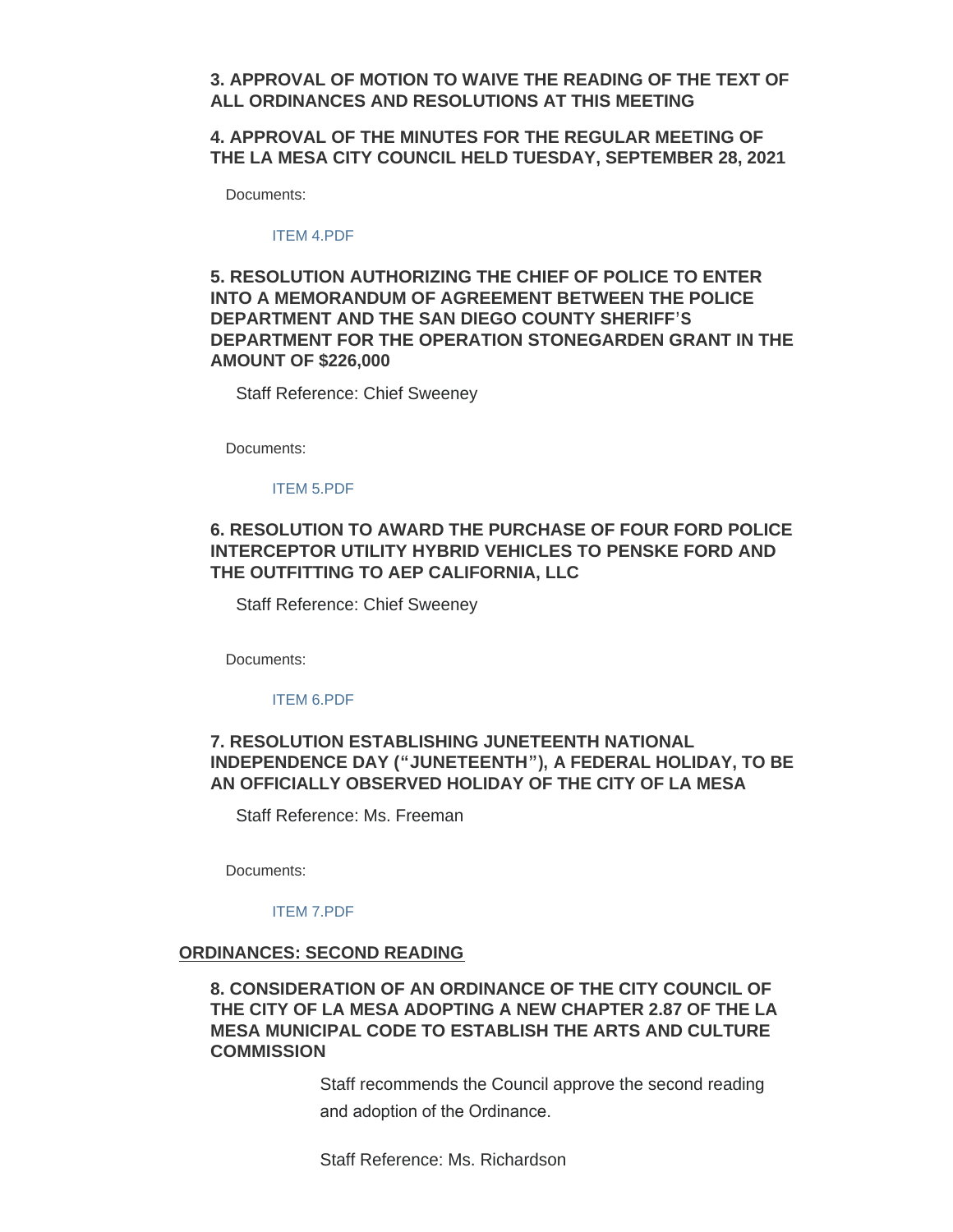Documents:

#### [ITEM 8.PDF](https://www.cityoflamesa.us/AgendaCenter/ViewFile/Item/6436?fileID=15164)

## **9. CONSIDERATION OF AN ORDINANCE OF THE CITY COUNCIL OF THE CITY OF LA MESA AMENDING THE ZONE MAP TO RECLASSIFY PROPERTY ADDRESSED AS 9000 WAKARUSA STREET (APN 490-370- 33-00) FROM R1S (SUBURBAN RESIDENTIAL) TO ZONE C (GENERAL COMMERCIAL)**

Staff recommends the Council approve the second reading and adoption of the Ordinance.

Staff Reference: Mr. Kusiak

Documents:

#### [ITEM 9.PDF](https://www.cityoflamesa.us/AgendaCenter/ViewFile/Item/6437?fileID=15165)

#### **HEARING**

## **10. CONSIDERATION OF RESOLUTION TO APPROVE THE QUIT CLAIM OF REMNANT PARCELS, SUMMARY VACATE EXCESS PUBLIC RIGHT OF WAY AND ACCEPT THE DEDICATION OF PUBLIC RIGHT OF WAY FRONTING 4243 SUMMIT DRIVE, PER WINDSOR HILLS MAP NO. 1970, RECORDED DECEMBER 10, 1926**

Staff recommends the Council adopt the Resolution.

Staff Reference: Mr. Firsht

Documents:

#### [ITEM 10.PDF](https://www.cityoflamesa.us/AgendaCenter/ViewFile/Item/6438?fileID=15166)

#### **HEARING/ORDINANCE: FIRST READING**

**11. CONSIDERATION OF THE PROPOSED LEASE AND DEVELOPMENT OF PROPERTY LOCATED AT 8181 ALLISON AVENUE, THE FORMER POLICE STATION SITE (APN 470-572-22-00), INCLUDING:**

- **A. RESOLUTION APPROVING THE INITIAL STUDY AND ADOPTING THE MITIGATED NEGATIVE DECLARATION AND MITIGATION MONITORING AND REPORTING PROGRAM PREPARED FOR PROJECT 2020-15, A PROPOSED SITE DEVELOPMENT PLAN FOR A 147 -UNIT APARTMENT HOUSING PROJECT AT 8181 ALLISON AVENUE (APN 470- 572-22-00) AND ZONE RECLASSIFICATION OF THE SUBJECT PROPERTY FROM CIVIC CENTER TO THE DOWNTOWN COMMERCIAL (CD) ZONING DESIGNATION;**
- **B. INTRODUCTION AND FIRST READING OF AN ORDINANCE OF THE CITY COUNCIL OF THE CITY OF LA MESA AMENDING THE ZONE MAP TO CLASSIFY THE PROPERTY**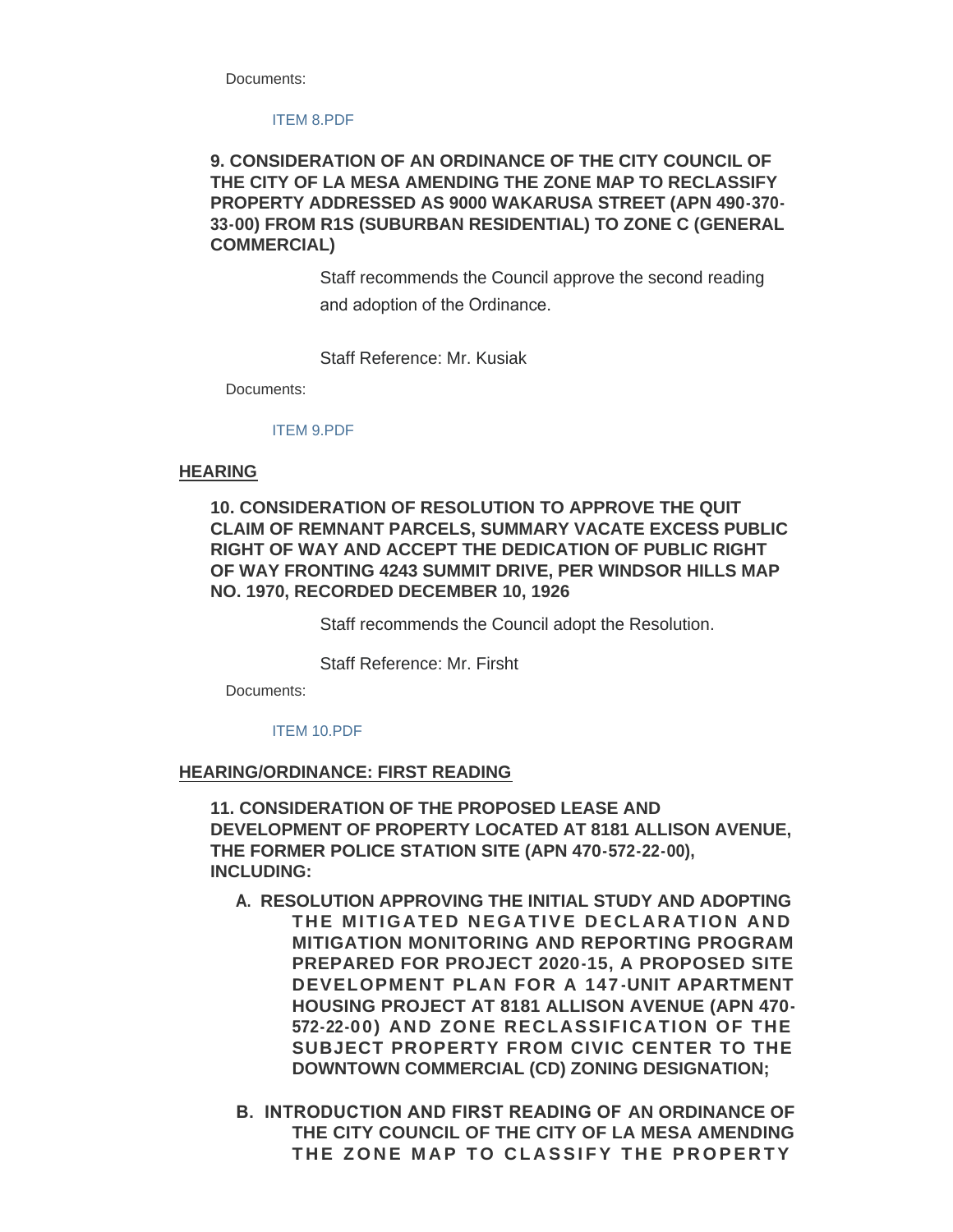**ADDRESSED AS 8181 ALLISON AVENUE (APN 470-572-22-00) WITH THE DOWNTOWN COMMERCIAL (CD) ZONING DESIGNATION;**

- **C. RESOLUTION ORDERING THE VACATION OF A PORTION OF ALLISON AVENUE, A PUBLIC STREET, DEDICATED PURSUANT TO RESOLUTION NO. 9852, RECORDED IN THE OFFICE OF THE COUNTY RECORDER OF SAN DIEGO COUNTY, JANUARY 13, 1966, ADDRESSED AS 8181 ALLISON AVENUE, LA MESA;**
- **D. RESOLUTION APPROVING THE SITE DEVELOPMENT PLAN FOR PROJECT 2020 -15, A PROPOSED 147 -UNIT APARTMENT HOUSING PROJECT AT 8181 ALLISON AVENUE (APN 470-572-22-00) AND ZONE RECLASSIFICATION OF THE SUBJECT PROPERTY FROM CIVIC CENTER TO THE DOWNTOWN COMMERCIAL (CD) ZONING DESIGNATION;**
- **E. RATIFICATION OF THE DESIGN REVIEW BOARD'S APPROVAL OF THE PROJECT (PROJECT 2020-15); AND**
- **F. RESOLUTION OF THE CITY COUNCIL OF THE CITY OF LA MESA, ACTING IN ITS CAPACITY AS THE HOUSING SUCCESSOR TO THE FORMER LA MESA COMMUNITY REDEVELOPMENT AGENCY, (I) APPROVING THE DISPOSITION AND DEVELOPMENT AGREEMENT BY AND BETWEEN THE CITY OF LA MESA, IN ITS CAPACITY AS THE HOUSING SUCCESSOR, AND USA PROPERTIES FUND, INC. AND ITS ATTACHMENTS, ESTABLISHING THE TERMS AND CONDITIONS FOR THE GROUND LEASE OF CERTAIN PROPERTY LOCATED AT 8181 ALLISON AVENUE, LA MESA, CALIFORNIA AND THE DEVELOPMENT OF A MIXED - INCOME, MULTI-FAMILY RESIDENTIAL RENTAL PROJECT ON SAID PROPERTY; (II) APPROVING THE GROUND LEASE OF SAID PROPERTY TO A LIMITED PARTNERSHIP ENTITY TO BE FORMED BY USA PROPERTIES FUND, INC. FOR SUCH PROJECT; (III) MAKING CERTAIN FINDINGS UNDER THE CALIFORNIA ENVIRONMENTAL QUALITY ACT, CALIFORNIA HEALTH AND SAFETY CODE SECTIONS 33431 AND 33433, AND CALIFORNIA GOVERNMENT CODE SECTIONS 37364, 54221, AND 65402; AND (IV) APPROVING OTHER RELATED ACTIONS**

Staff recommends the Council: (1) adopt each Resolution by separate action; (2) approve the introduction and first reading of the Ordinance; and (3) ratify the Design Review Board's approval of the Project.

Staff Reference: Mr. Tomaino

Documents: